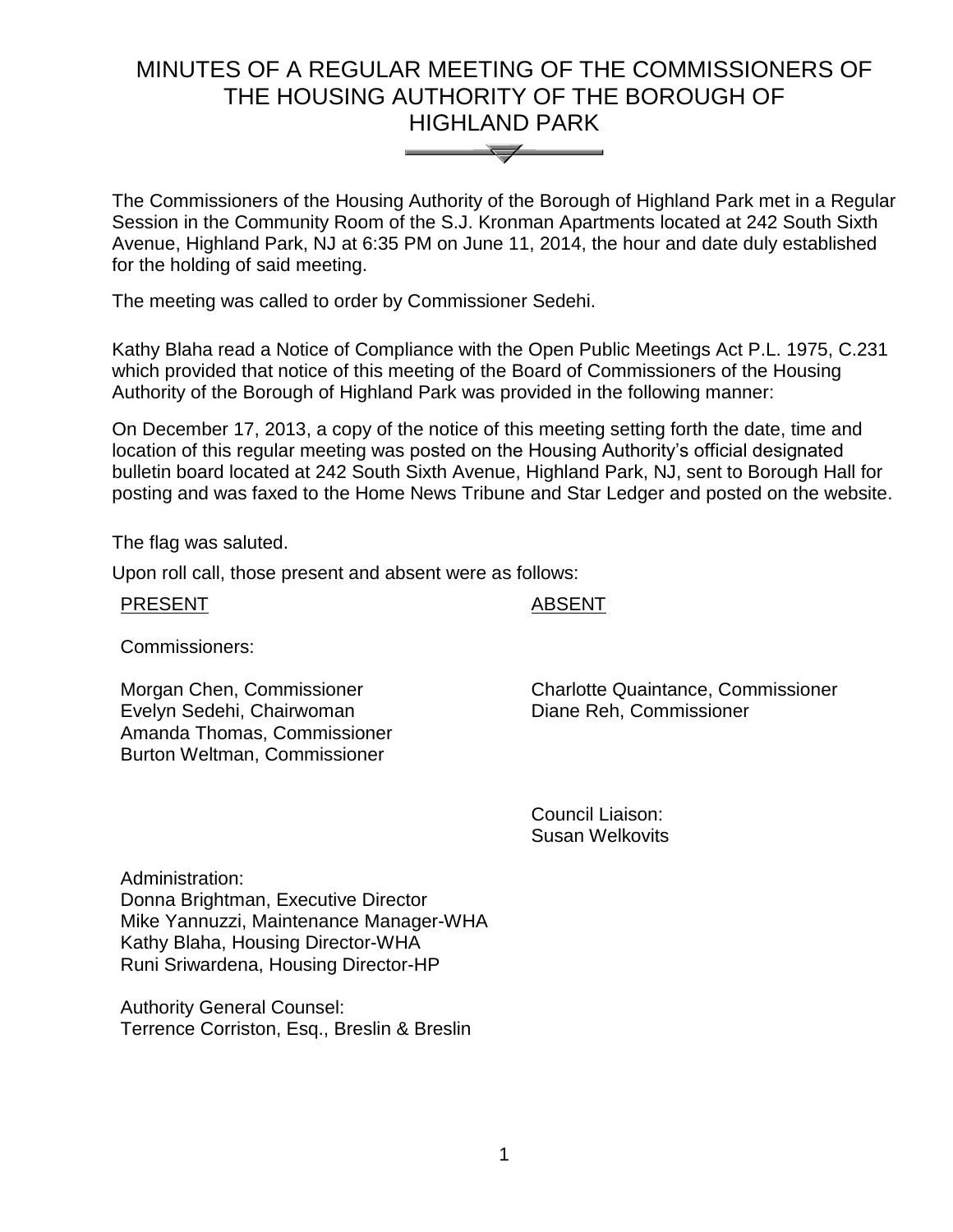# Minutes

A motion to approve the minutes of the regular meeting held on May 14, 2014 was made by Commissioner Chen and seconded by Commissioner Thomas. .

| ROLL CALL: |             | Chen Quaintance Reh Sedehi Thomas Weltman |  |  |
|------------|-------------|-------------------------------------------|--|--|
| AYES:      |             | Chen Sedehi Thomas Weltman                |  |  |
| NAYS:      | <b>None</b> |                                           |  |  |
| Abstain:   | <b>None</b> |                                           |  |  |
| Absent:    |             | Quaintance Reh                            |  |  |

The Chair thereupon declared said motion approved.

#### Public Comment

Juan Ratliff, 219 South Sixth Avenue, asked the Executive Director if she received his letter.

Executive Director Brightman responded that she did not.

Mr. Ratliff stated that it was about having problems with his neighbors' children playing on his porch. He stated that he has called the Police and stated that he wanted to meet with the Executive Director and Ketley.

Executive Director Brightman said that she would be able to do that.

Karin Jackson, 3P, stated that she loves the new landscaping and hopes we continue to have it looking good.

M.P. stated that the Executive Director always listens but did not listen when she asked not to have a new backsplash and she is very happy because she feels she left the planet because it looks like a rich lady's house! She stated that she will call Lowes for plumbing advice and Gus knows what he is doing and also listens.

Tom Nolan, 3H, reported that he has a hole in his kitchen wall from the cabinet installation.

Dee Donnelly, 1H, asked what was going to be done about the garbage smell.

Maintenance Manager Yannuzzi responded that there was an overabundance of garbage due to move outs and the town came and picked it up.

Joanne Rogers, 1C, said everyone uses the same garbage can.

Chairman Sedehi asked if there was another way to setup the garbage cans.

Executive Director Brightman said we will talk about this after the REAC inspection.

Maintenance Manager Yannuzzi stated that residents should call the office when they see the garbage piling up.

Dolores Van Lieu, 4H, stated that her kitchen backsplashes were done today and they are beautiful and the men who installed it were very professional. She also stated that the outside looks very nice.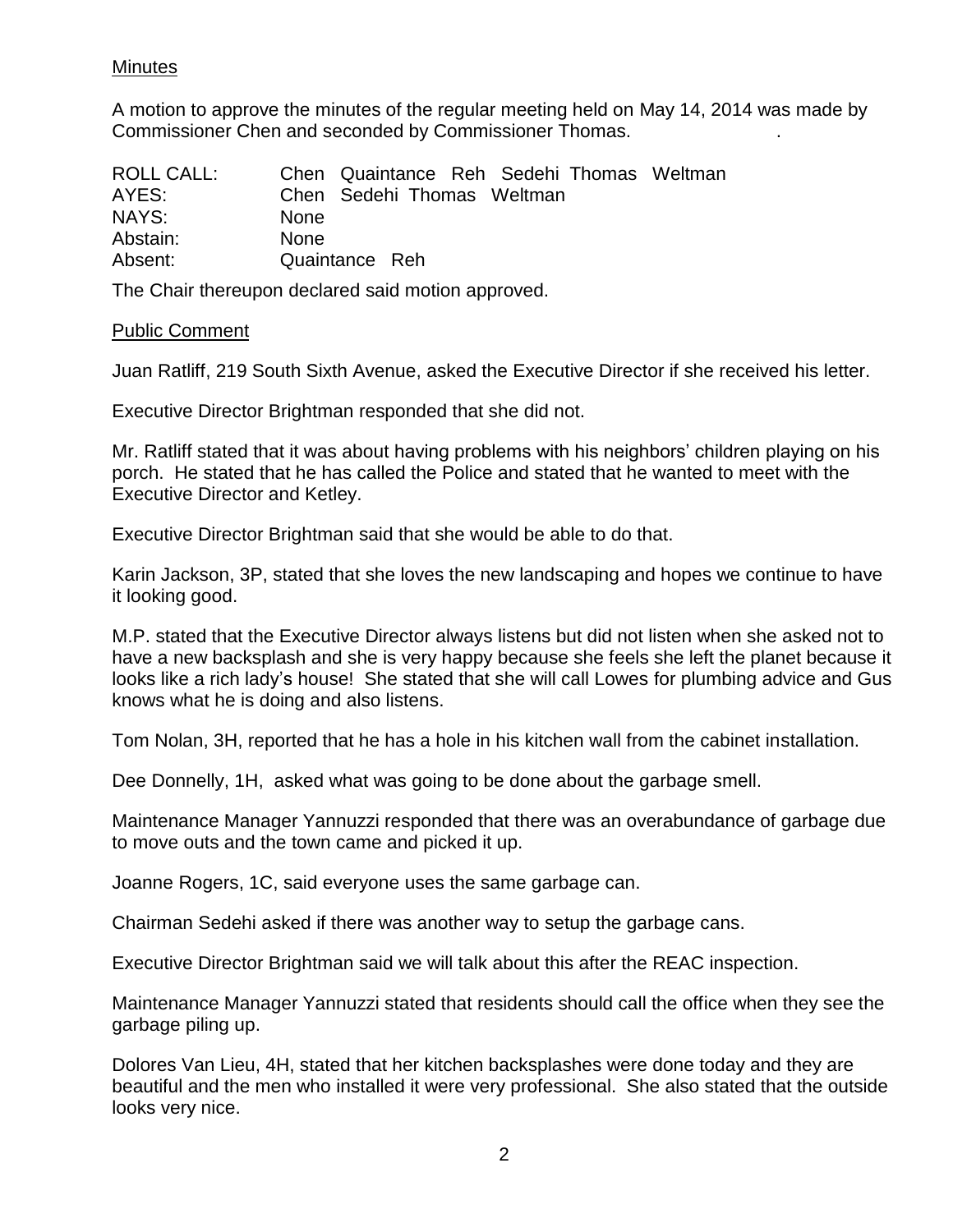Emily Harris, 2C, thanked Executive Director Brightman for starting from the bottom up with the backsplashes, instead of top down.

M.P. asked if there were any more repairs.

Executive Director Brightman answered no, not any time soon.

Tom Nolan, 3H, reported that his vanity door does not close all the way and they think there is a leak.

Joanne Rogers, 1C, stated that she heard a rumor that tenants were going to be charged for toilet backups.

The Executive Director stated only if the backup is caused by the tenant.

Juan Ratliff, 219 South Sixth Ave, stated that he heard a rumor about a tenant having to pay for a toilet and go to court.

Karin Jackson, 3P, stated that she heard a rumor about not being allowed to have animals.

Executive Director Brightman stated that these rumors are just that and are not true.

#### Communications:

Chairwoman Sedehi stated that Mary Barnes submitted her resignation because she moved out of town. The Mayor is working on a replacement.

Chairwoman Sedehi commented on the staff ID's.

Executive Director Brightman stated they were in the packet to inform the board that the staff had ID's.

Chairwoman Sedehi stated that the tenant complaint was addressed by the health officials regarding power washing.

Chairwoman Sedehi noted that the HUD REAC inspection is scheduled for June 12, 2014.

Commissioner Weltman asked about the Habitat house.

Executive Director Brightman stated that it was approved by the Planning Board and construction is scheduled to start in September.

Chairwoman Sedehi stated that she was reappointed by the Governor for a five year term.

#### Reports:

Chairwoman Sedehi asked if there were any questions on the Executive Director's report.

• Attorney's report:

Counsel Corriston noted that there is a court date scheduled for two potential evictions for next Wednesday and the discrimination complaint was resolved and dismissed.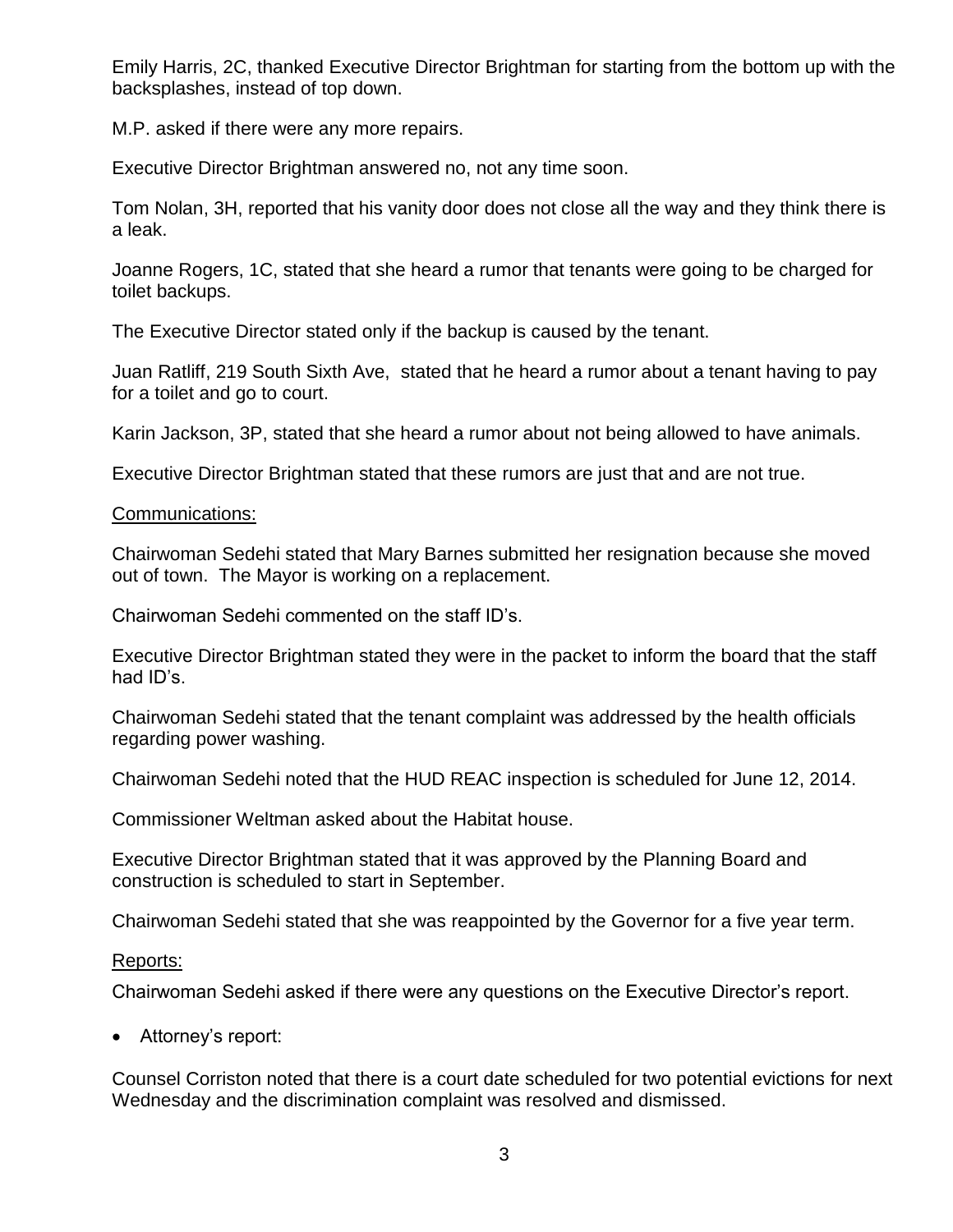Staff reports:

Chairwoman Sedehi asked if there were questions on the staff reports.

• Committee reports:

Finance – Commissioner Thomas stated that the committee met to discuss the position of the Section 8 Inspector. It was recommended that Bill Snyder continue to do the work and be transferred to the Highland Park payroll.

# RESOLUTIONS

a) Reso #2014-24 – Approve a Four Day Work Week for the Months of July and August 2014

Motion moved by Commissioner Weltman and seconded by Commissioner Thomas to adopt Resolution #2014-24.

| ROLL CALL: | Chen Quaintance Reh Sedehi Thomas Weltman |
|------------|-------------------------------------------|
| AYES:      | Chen Sedehi Thomas Weltman                |
| NAYS:      | <b>None</b>                               |
| Abstain:   | <b>None</b>                               |
| Absent:    | Quaintance Reh                            |

The Chair thereupon declared said motion approved.

b) Reso #2014-25 – Adopting the Monthly Bill List

Motion moved by Commissioner Chen and seconded by Commissioner Weltman to adopt Resolution #2014-25.

| ROLL CALL: | Chen Quaintance Reh Sedehi Thomas Weltman |  |
|------------|-------------------------------------------|--|
| AYES:      | Chen Sedehi Thomas Weltman                |  |
| NAYS:      | <b>None</b>                               |  |
| Abstain:   | <b>None</b>                               |  |
| Absent:    | Quaintance Reh                            |  |

The Chair thereupon declared said motion approved.

New Business – none

#### Second Public Comment

Juan Ratliff, 219 South Sixth Ave., stated there was too much noise from the children and the parents do not do anything about it and he smells pot.

Executive Director Brightman asked if he called the police.

Mr. Ratliff answered, no, because they would tell who calls.

Commissioner Weltman stated that the police would only need your name if you were a witness to a situation.